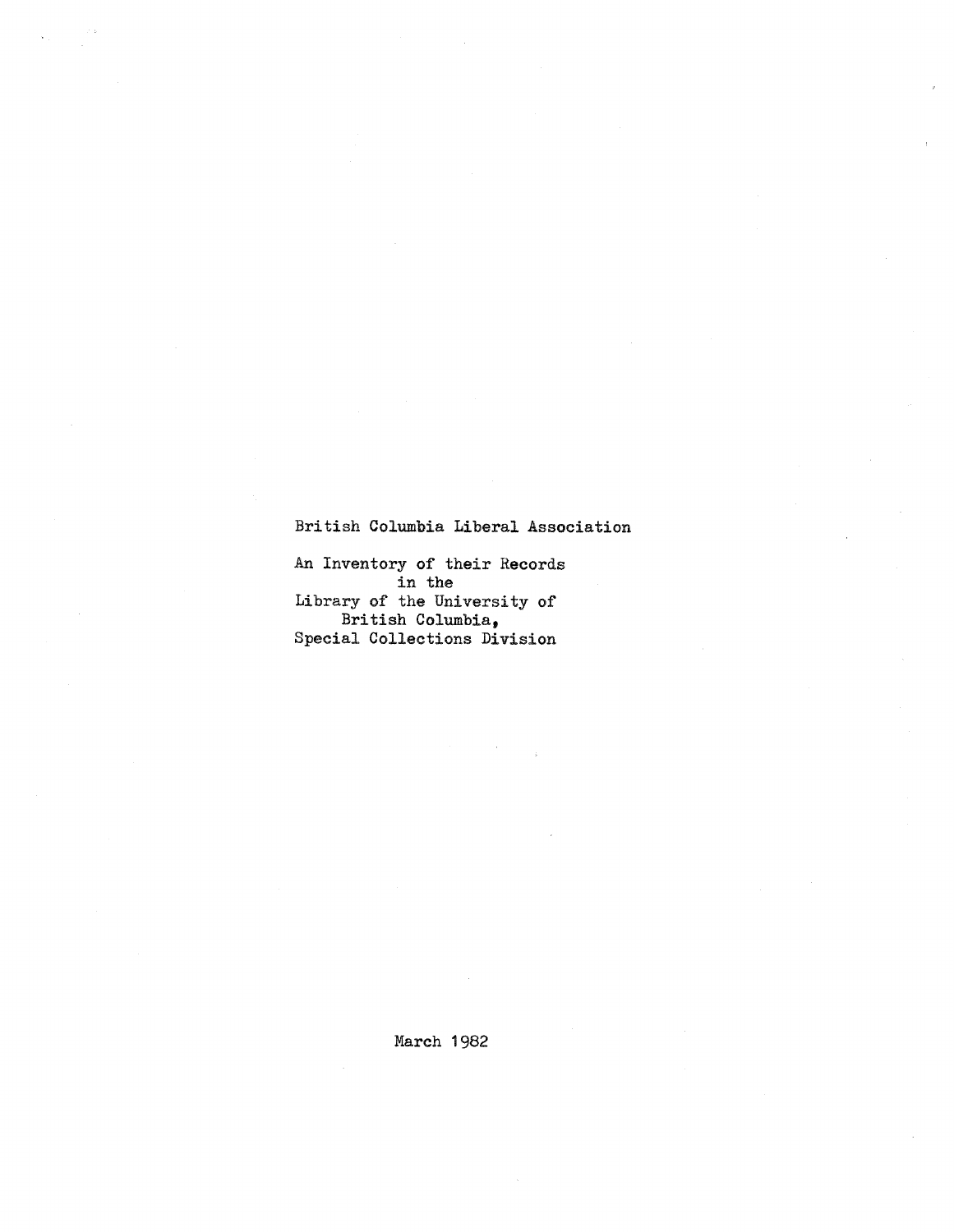### Introduction

This collection consists of: an incomplete set of convention minutes and proceedings from 1927-1959; scrapbook of clippings from 1963 provincial election; campaign literature; files from Cam Avery, including correspondence, briefs, reports and related printed material pertaining to development of B.C. Liberal policies towards various issues as well as information about various conventions; files from Pat McGeer, including correspondence, research reports, news releases, debates, speeches and newspaper clippings pertaining to his time as leader of the B.C. Liberal Party; and a large collection of newspaper clippings, including material concerning election coverage in each riding as well as clippings pertaing to a number of MPs, 1969-1970 .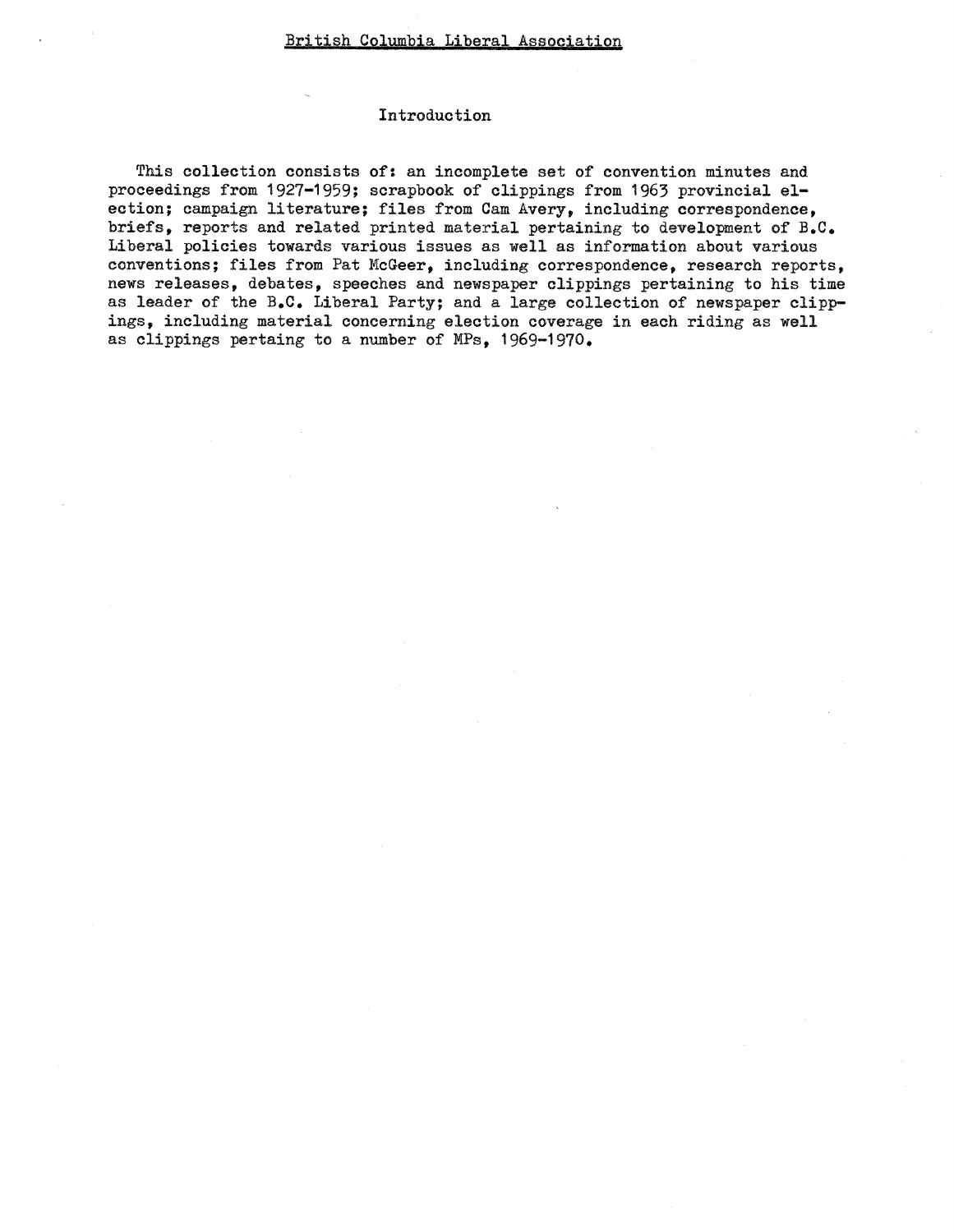# BRITISH COLUMBIA LIBERAL ASSOCIATION

 $\bar{z}$ 

| <b>BOX-FOLDER</b>                                               | <b>SUBJECT</b>                                                                                                                                                                                                                                                                                                                                                                                                               |
|-----------------------------------------------------------------|------------------------------------------------------------------------------------------------------------------------------------------------------------------------------------------------------------------------------------------------------------------------------------------------------------------------------------------------------------------------------------------------------------------------------|
| $1 - 1$<br>$1 - 2$                                              | Convention Minutes, 1927-1932<br>(Bound in one volume) a. Convention Minutes, August 25, 1938<br>b. Executive Committee Meeting Minutes, Nov. 23, 1940<br>c. Convention Minutes, December 2, 1941<br>d. Executive Committee Meeting Minutes, April 11, 1944                                                                                                                                                                  |
| $1 - 3$<br>$1 - 4$<br>$1 - 5$                                   | Convention Proceedings, December 9-10, 1947<br>n<br>n<br>April 7, 1949<br>Ħ<br>Ħ<br>April 23-24, 1952                                                                                                                                                                                                                                                                                                                        |
| $2 - 1$                                                         | Convention Proceedings April 8, 1953<br>u<br>Ħ                                                                                                                                                                                                                                                                                                                                                                               |
| $2 - 2$<br>$2 - 3$<br>$2 - 4$                                   | May 15-16, 1959<br>Executive Committee Meeting: Proceedings, July 27, 1945<br>n<br>u<br>89<br>Ħ<br>November 15, 1950                                                                                                                                                                                                                                                                                                         |
| $2 - 5$<br>$2 - 6$<br>$2 - 7$<br>$2 - 8$<br>$2 - 9$<br>$2 - 10$ | Liberal Campaign Workshop, April 22-23, 1957<br>Handbook for Liberal Candidates - 1960<br>Campaign Advertising, April - 1957: newspaper, radio and $T.V.$ advertisements<br>Reports to the National Executive: February 17, 1967; September 23, 1967<br>Constitution of the Vancouver Centre Federal Liberal Association<br>B.C. Political Attitude Study; General Analysis. By Penn, McLeod & Associates,<br>Ltd. (undated) |
|                                                                 | Scrapbooks of newspaper clippings about the $1963$ $B_6C_6$ provincial election:                                                                                                                                                                                                                                                                                                                                             |
| $3-(1-4)$<br>$3-(5-8)$                                          | General news items.<br>Party Campaigns: 5. Liberal<br>6. N ew Democratic Party<br>7. Progressive Conservative                                                                                                                                                                                                                                                                                                                |
| $3 - 9$                                                         | 8. Social Credit<br>1962 Federal Election: Liberal campaign literature for Vancouver Centre;<br>miscellaneous clippings.                                                                                                                                                                                                                                                                                                     |
| $4 - 1$<br>$4 - 2$<br>$4 - 3$                                   | Minutes and Proceedings of the Provincial Council, 1965-68<br>Candidates - 1933 Provincial Election<br>Biographies - 1972 Provincial Election<br>Miscellaneous Material - (including MP's and MLA's addresses Ridings and                                                                                                                                                                                                    |
| $4-4$<br>$4 - (5 - 7)$<br>$4 - (8 - 9)$                         | Candidates $, etc. )$<br>Avery, Cam Policy - Policy Chairman 1968-71<br>Policy Chairman's Papers<br>Policy Committee - Provincial Correspondence                                                                                                                                                                                                                                                                             |
| $5 - 1$<br>$5 - 2$                                              | Regional Conventions<br>1971 Convention                                                                                                                                                                                                                                                                                                                                                                                      |
| $5 - 3$                                                         | Resolutions                                                                                                                                                                                                                                                                                                                                                                                                                  |
| $5 - 4$                                                         | Western Liberal Conference, June 6,7,8, 1970                                                                                                                                                                                                                                                                                                                                                                                 |
| $5 - 5$                                                         | "The Canadian Liberal" - Party Newsletter                                                                                                                                                                                                                                                                                                                                                                                    |
| $5 - 6$<br>$5 - 7$                                              | Coquitlam and District - Coquitlam Membership<br>Policy Papers                                                                                                                                                                                                                                                                                                                                                               |
| $5 - 8$                                                         | Conferences and Resolutions                                                                                                                                                                                                                                                                                                                                                                                                  |
| $5 - 9$                                                         | Pamphlets (1916-1941)                                                                                                                                                                                                                                                                                                                                                                                                        |
| $5 - 10$                                                        | Correspondence - Pat McGeer                                                                                                                                                                                                                                                                                                                                                                                                  |
| $5 - 11$                                                        | H arrison Liberal Conference - 1969                                                                                                                                                                                                                                                                                                                                                                                          |
| $5 - 12$                                                        | Dimensions $-$ a guide for young Liberals                                                                                                                                                                                                                                                                                                                                                                                    |
| $5 - 13$<br>$5 - 14$                                            | Position Papers<br>Campaign Clinics                                                                                                                                                                                                                                                                                                                                                                                          |
| $6 - 1$                                                         | National Policy Convention, Nov. 20-22, 1970                                                                                                                                                                                                                                                                                                                                                                                 |
| $6 - 2$                                                         | Constitution                                                                                                                                                                                                                                                                                                                                                                                                                 |
| $6 - 3$                                                         | Election Pamphlet                                                                                                                                                                                                                                                                                                                                                                                                            |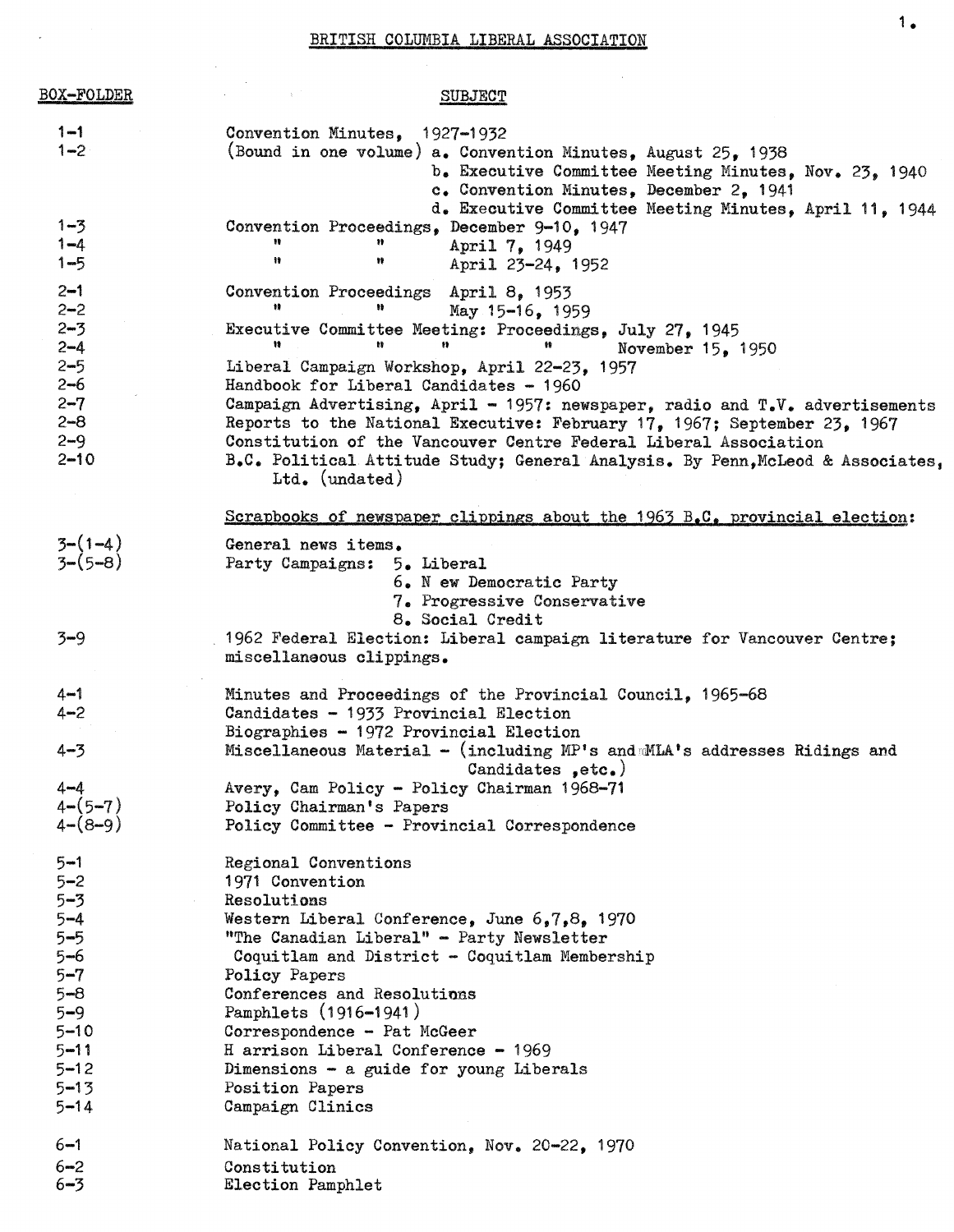#### BRITISH COLUMBIA LIBERAL ASSOCIATION

```
BOX- FOLDER SUBJECT
  6-(4-5) Research - Medicare<br>6-6 Medical Practice -
  6-6 Medical Practice - Patients (P.L. McGeer)<br>6-(7-9) P.L. McGeer - Press Releases - 1964-70
  6-(7-9) P.L. McGeer - Press Releases - 1964-70<br>6-(10-11) P.L. McGeer - Press Releases - 1971-72
                   P.L. McGeer - Press Releases - 1971-72
  7-1 P.L. McGeer - Newspaper Clippings - 1969<br>7-2-3 P.L. McGeer - Speeches - 1962-66
                   P<sub>•</sub>L<sub>•</sub> McGeer - Speeches - 1962-66
  7-4 Democracy and Justice
  7-5 Social - Health, welfare, reform, etc.
  7-6 P.L. McGeer - Budget Debates - 1962-66<br>7-7 McGeer Tour - Nov. 1968
  7-7 McGeer Tour - Nov. 1968
                   Campaign Handbook - Speeches Handbook - Election Act
  7-9 Workshops
  7-10 Newspaper Clippings - Victoria Daily Times
  8-1 Newspaper Clipping - Vancouver Sun
  8-2 Newspaper Clippings - Victoria Colonist
                                       - Vancouver Province
  8-3 Newspaper Clippings - Vancouver Sun
  8-4 Newspaper Clippings - Victoria Colonist (Jan. 24, 1969 - March 19, 1969)
  8-5 Newspaper Clippings - Victoria Daily Times (Jan. 1, 1969- March 13, 1969)
  9-1 Newspaper Clippings - Vancouver Province (Jan . 24, 1969 - March 10,1969
  9<del>-2</del><br>9-3
                   Newspaper Clippings - Vancouver Province 1969
                   Newspaper Clippings - Vancouver Sun 1969
  9-4 Newspaper Clippings - The Daily Colonist (1969 )
  9-5 Newspaper Clippings - Vancouver Sun (1970 )
  10-(1-2) Unclassified Newspaper Clippings
  10-3 Victoria Times (1970 )
  10-4 Vancouver Province (1970 )
  10-5 Victoria Times {1971 )
  10-6 Vancouver Province (1971 )
  11-1 Vancouver Sun (1971) Clippings
  11-2 Victoria Colonist (1971) Clippings
  11-3 Vancouver Province (1972) Clippings
  11-4 Victoria Colonist (1972) Clippings
  12-1 Vancouver Sun (1972) Clippings
  12 - 2Victoria Daily Times (1972) Clippings
  12-3 Newspaper Clippings - Burnaby - Richmond - Delta (1972 )
  12-4 Newspaper Clippings - Burnaby Seymour (1972)<br>12-5 Newspaper Clippings - Capilano (1972)
  12-5 Newspaper Clippings - Capilano (1972)<br>12-6 Newspaper Clippings - Coast Chilcotin
  12-6 Newspaper Clippings - Coast Chilcotin (1972)<br>12-7 Newspaper Clippings - Alberni - Comox (1972)
                   Newspaper Clippings - Alberni - Comox (1972)12-8 Newspaper Clippings - Esquimalt Saanich (1972 )
  12-9 Newspaper Clippings - Fraser Valley East (1972)<br>12-10 Newspaper Clippings - Fraser Valley West (1972)
  12-10 Newspaper Clippings - Fraser Valley West (1972)<br>12-11 12-11 12-11 12-11
                       \frac{1}{1!} = Kamloops Cariboo (1972)<br>
\frac{1}{1!} = Kootensy West (1972)
  12-12 "
                                 it
                                       - Kootenay West {1972 )
  12-13 " \blacksquare Nanaimo - Cowichan & The Islands (1972)
  12-14 " \blacksquare New Westminster (1972)
```
2,